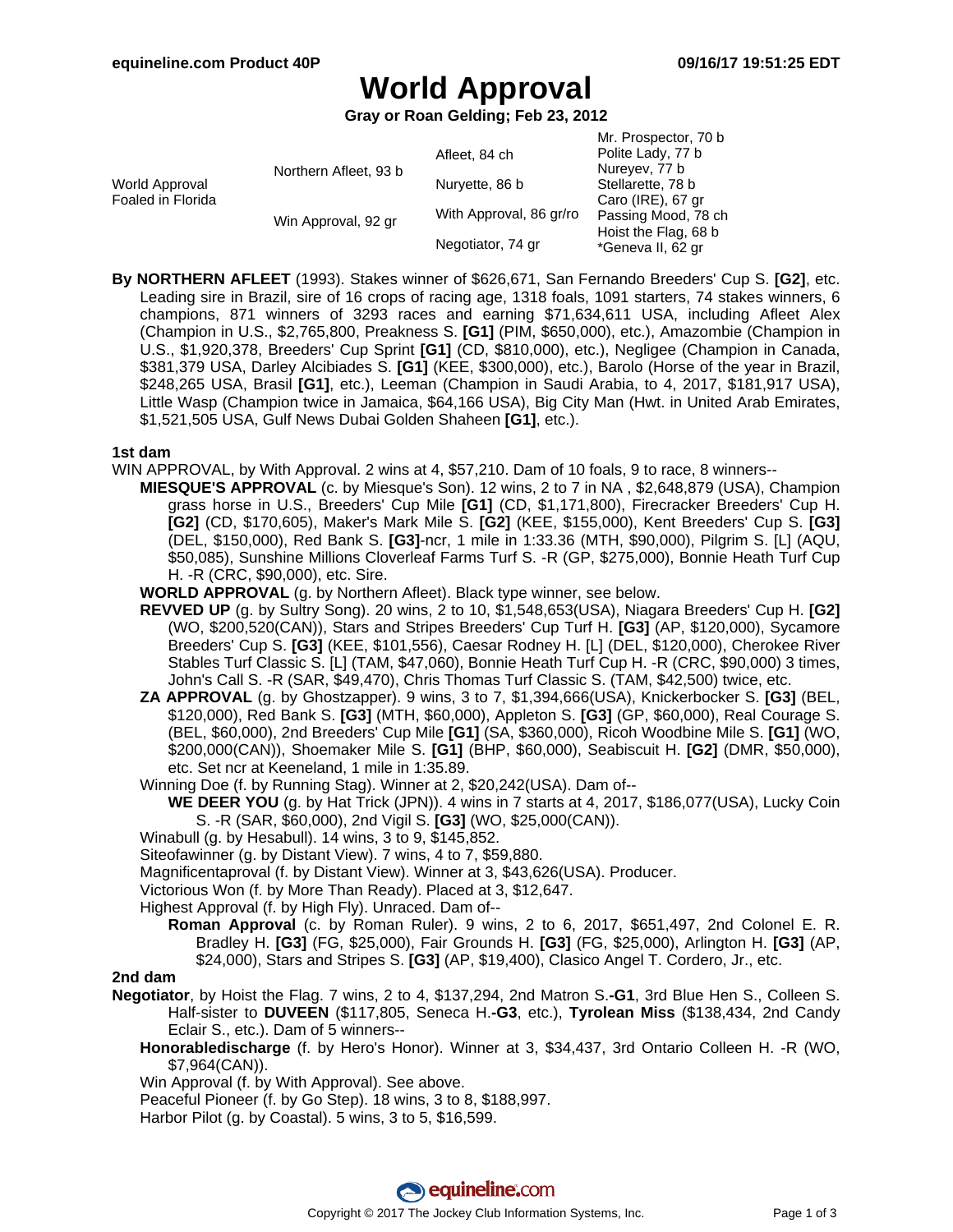## **World Approval**

### **Gray or Roan Gelding; Feb 23, 2012**

Mediator (g. by Conquistador Cielo). Winner at 4.

- Pleasure Point (twin) (f. by Honest Pleasure). Unplaced. Dam of--
	- **FORRY COW HOW** (g. by Horatius). 10 wins, 2 to 5, \$432,275, Congressional H. [L]-ntr, 1 1/4 miles in 2:01.50 (LRL, \$45,000), Maryland Million Classic S. -R-ntr, 1 3/16 miles in 1:55.52 (LRL, \$82,500), Jennings H. -R (PIM, \$60,000), Star de Naskra S. -R (LRL, \$36,000), Hail Emperor S. (LRL, \$15,900), etc.
	- **ORIGINAL GRAY** (c. by Smarten). 4 wins at 3 and 4, \$179,693, Hirsch Jacobs S. [L] (PIM, \$33,585), Star de Naskra S. -R (PIM, \$36,000), 2nd Housebuster H. [L] (PIM, \$15,770), Northern Wolf S. [L] (LRL, \$10,680), Damitrius S. [L] (DEL, \$10,000), etc.
	- **Anything for You** (f. by Allen's Prospect). 4 wins at 3 and 4, \$133,600, 3rd Politely S. -R (LRL, \$6,600), Squan Song S. -R (LRL, \$5,500). Producer.
	- Georgia K. (f. by Horatius). Winner at 2, \$20,995. Dam of--
		- **AGGADAN** (c. by Carnivalay). 12 wins, 3 to 5, \$860,406, Jennings H. -R (PIM, \$60,000), Northern Dancer S. -R (LRL, \$45,000), Challedon S. -R (PIM, \$45,000), 2nd Vosburgh S. **[G1]** (BEL, \$100,000), Tom Fool H. **[G2]** (BEL, \$30,000), etc. Sire.
		- **LOVE YOU MADLY** (f. by Partner's Hero). 6 wins, 2 to 5, \$160,985, Skipat S. (PIM, \$30,000), 3rd Marshua S. (LRL, \$6,600). Producer.
		- Argentesque (f. by Silver Deputy). Unraced. Dam of--
			- **SONNY INSPIRED** (g. by Artie Schiller). 8 wins, 2 to 6, 2017, \$483,324, Fire Plug S. (LRL, \$45,000), Ben's Cat S. -R (LRL, \$45,000), 2nd Mister Diz S. -R (PIM, \$15,150), Not For Love S. -R (LRL, \$15,000), 3rd General George S. **[G3]** (LRL, \$25,000), etc.
	- Parla Mi d'Amore (f. by Horatius). 4 wins in 7 starts at 3, \$54,055. Dam of--
		- **Huber Woods** (c. by Citidancer). 4 wins, 2 to 4, \$97,875, 3rd Flash S. **[G3]**.

**Citi Rhythm** (g. by Citidancer). 4 wins, 2 to 5, \$44,221, 2nd Colorado Derby (ARP, \$7,000).

**3rd dam**

- **\*GENEVA II**, by =Gulf-Weed. 4 wins at 2 and 4 in ARG and NA , \$20,180 (USA), Premio Carlos Casares, Premio Saturnino J. Unzue, 2nd Premio Eliseo Ramirez, Polla de Potrancas-Argentine One Thousand Guineas. Sister to **=AGITEE** (Premio General Luis Maria Campos, etc.), **=Ganan** (3rd Premio Bridge of Canny). Dam of 8 winners--
	- **DUVEEN** (c. by Arts and Letters). 8 wins, 3 to 6, \$117,805, Seneca H.**-G3**, South Bay H.-R.
	- **Tyrolean Miss** (f. by Nodouble). 6 wins, 3 to 5, \$138,434, 2nd Candy Eclair S., 3rd Blue Bonnet S.-R, [Q] at Belmont Park, [Q] at Garden State Park. Producer.
	- **Negotiator** (f. by Hoist the Flag). Black type placed winner, see above.
	- Wry Swiss (f. by Droll Role). Winner at 3, \$19,960. Dam of--
		- **CHOCOLATE SWISS** (f. by Magesterial). 4 wins at 2, \$113,067, Ontario Debutante S. [LR], 2nd Natalma S. **[G3]**, Sunflower S. -R (PHA, \$4,440). Dam of--
			- **Swiss Country** (f. by Country Pine). 8 wins at 3 and 4, \$209,695, 2nd Winnipeg Sun S. (ASD, \$5,500(CAN)), 3rd Matron Breeders' Cup S. (ASD, \$6,000(CAN)). Producer.
			- **Conwiss** (f. by Conveyor). 5 wins at 3, \$72,415, 2nd Helena S. (SUF, \$6,000). Producer.
			- **Houston's Pride** (g. by Turkoman). Winner at 2 and 4, \$22,800, 3rd Texas Heritage S. (HOU, \$2,750).

Switzerland (f. by \*Tibaldo). 12 wins, 2 to 5, \$31,560. Dam of--

- Game Geneva (f. by Successful Game). 3 wins at 3, \$8,842. Dam of--
	- **SEZ FOURTY** (f. by Sezyou). 11 wins, 2 to 4, \$594,348, Powder Break H. [L] (CRC, \$33,750), Riviera S. [L] (CRC, \$32,670), Miss Dade H. [L] (CRC, \$32,220), My Dear Girl S. [LR] (CRC, \$255,000), Florida Stallion/Susan's Girl S. [LR] (CRC, \$84,000), etc. Dam of--
		- **CAME UNWOUND** (f. by Cryptoclearance). 5 wins at 2, \$261,605, Princess Futurity [L] (LAD, \$46,290), Lafayette Futurity [L] (EVD, \$32,500), TTBA Sales Futurity -R-ntr, 5 furlongs in 0:58.13 (LS, \$112,485), 2nd Maker's Mark S. [L] (HOL, \$20,000), 3rd Fantasy S. **[G2]**.
		- **Majestic Fourty** (f. by Majestic Venture). Winner at 2 and 3, \$41,540, 3rd Florida Stallion Desert Vixen S. -R (CRC, \$8,250).
	- **Mighty Game** (c. by Mighty Appealing). 5 wins, 3 to 7, \$63,976, 3rd Hirsch Jacobs S. [L] (PIM, \$5,957).
- Swiss Bank Account (g. by Graustark). 8 wins, 5 to 9, \$59,067. Set ntr at Red Bank, 2 miles in 3:53.00.